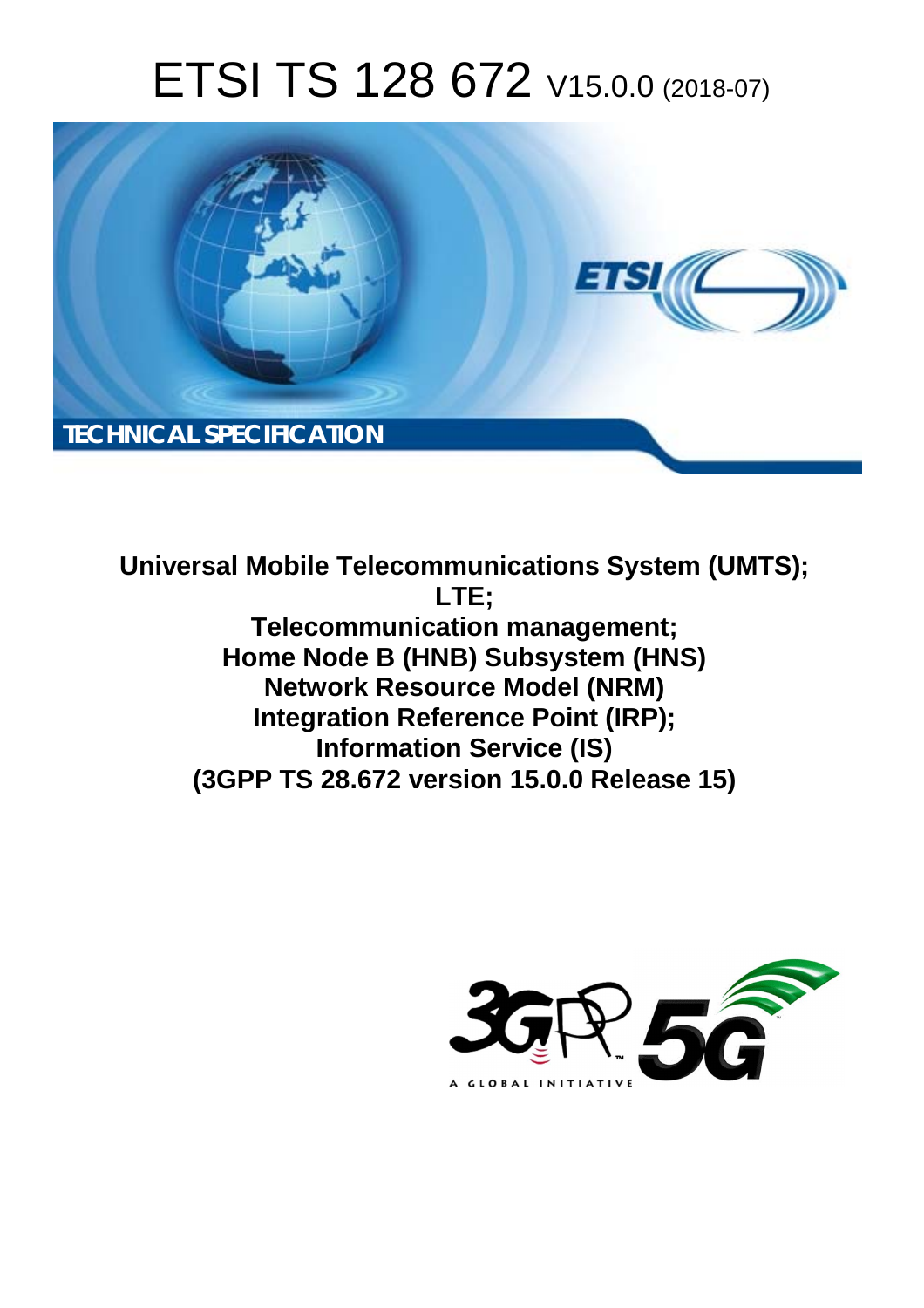Reference RTS/TSGS-0528672vf00

> Keywords LTE,UMTS

#### *ETSI*

#### 650 Route des Lucioles F-06921 Sophia Antipolis Cedex - FRANCE

Tel.: +33 4 92 94 42 00 Fax: +33 4 93 65 47 16

Siret N° 348 623 562 00017 - NAF 742 C Association à but non lucratif enregistrée à la Sous-Préfecture de Grasse (06) N° 7803/88

#### *Important notice*

The present document can be downloaded from: <http://www.etsi.org/standards-search>

The present document may be made available in electronic versions and/or in print. The content of any electronic and/or print versions of the present document shall not be modified without the prior written authorization of ETSI. In case of any existing or perceived difference in contents between such versions and/or in print, the only prevailing document is the print of the Portable Document Format (PDF) version kept on a specific network drive within ETSI Secretariat.

Users of the present document should be aware that the document may be subject to revision or change of status. Information on the current status of this and other ETSI documents is available at <https://portal.etsi.org/TB/ETSIDeliverableStatus.aspx>

If you find errors in the present document, please send your comment to one of the following services: <https://portal.etsi.org/People/CommiteeSupportStaff.aspx>

#### *Copyright Notification*

No part may be reproduced or utilized in any form or by any means, electronic or mechanical, including photocopying and microfilm except as authorized by written permission of ETSI. The content of the PDF version shall not be modified without the written authorization of ETSI. The copyright and the foregoing restriction extend to reproduction in all media.

> © ETSI 2018. All rights reserved.

**DECT**TM, **PLUGTESTS**TM, **UMTS**TM and the ETSI logo are trademarks of ETSI registered for the benefit of its Members. **3GPP**TM and **LTE**TM are trademarks of ETSI registered for the benefit of its Members and of the 3GPP Organizational Partners. **oneM2M** logo is protected for the benefit of its Members.

**GSM**® and the GSM logo are trademarks registered and owned by the GSM Association.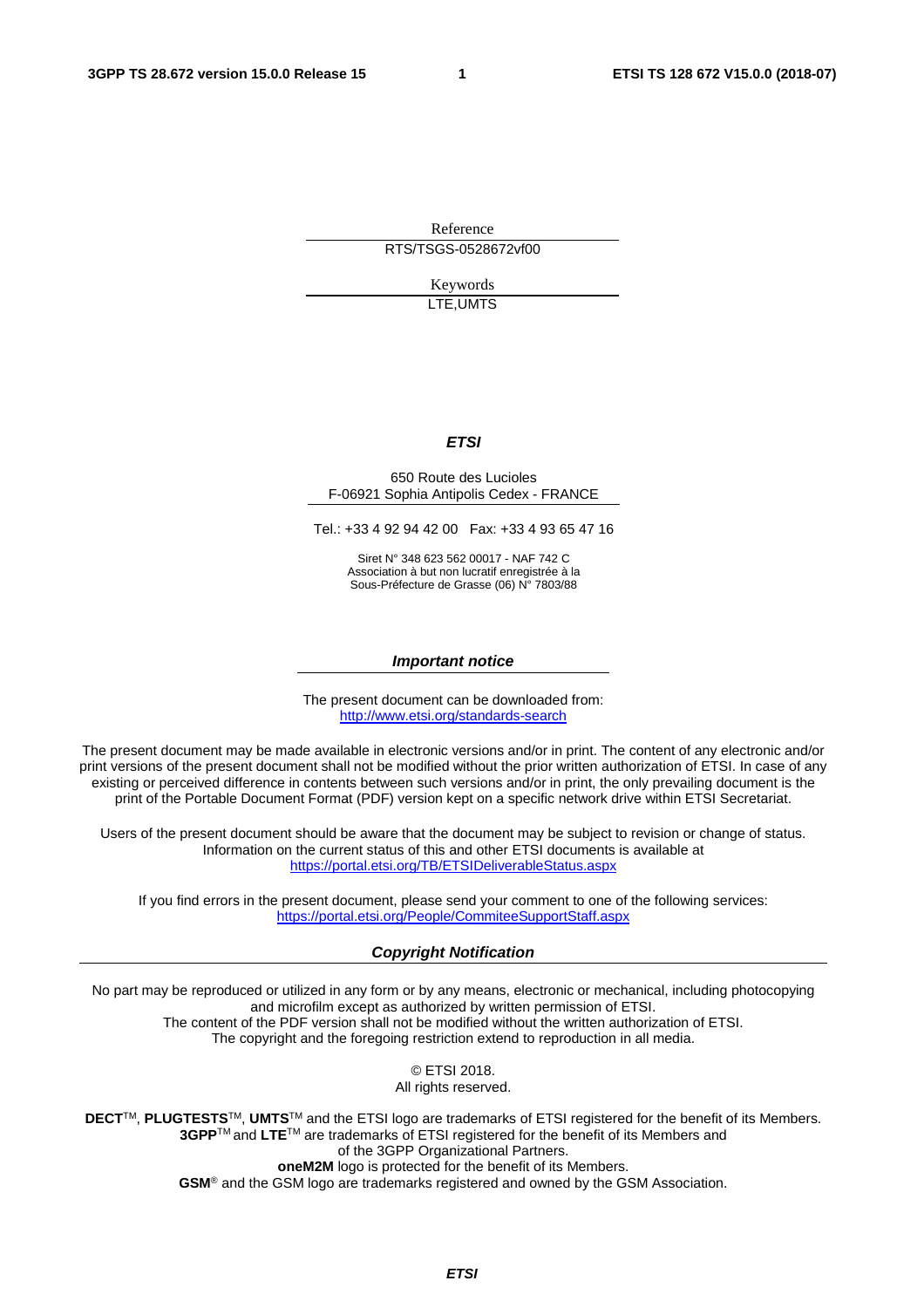# Intellectual Property Rights

#### Essential patents

IPRs essential or potentially essential to normative deliverables may have been declared to ETSI. The information pertaining to these essential IPRs, if any, is publicly available for **ETSI members and non-members**, and can be found in ETSI SR 000 314: *"Intellectual Property Rights (IPRs); Essential, or potentially Essential, IPRs notified to ETSI in respect of ETSI standards"*, which is available from the ETSI Secretariat. Latest updates are available on the ETSI Web server ([https://ipr.etsi.org/\)](https://ipr.etsi.org/).

Pursuant to the ETSI IPR Policy, no investigation, including IPR searches, has been carried out by ETSI. No guarantee can be given as to the existence of other IPRs not referenced in ETSI SR 000 314 (or the updates on the ETSI Web server) which are, or may be, or may become, essential to the present document.

#### **Trademarks**

The present document may include trademarks and/or tradenames which are asserted and/or registered by their owners. ETSI claims no ownership of these except for any which are indicated as being the property of ETSI, and conveys no right to use or reproduce any trademark and/or tradename. Mention of those trademarks in the present document does not constitute an endorsement by ETSI of products, services or organizations associated with those trademarks.

# Foreword

This Technical Specification (TS) has been produced by ETSI 3rd Generation Partnership Project (3GPP).

The present document may refer to technical specifications or reports using their 3GPP identities, UMTS identities or GSM identities. These should be interpreted as being references to the corresponding ETSI deliverables.

The cross reference between GSM, UMTS, 3GPP and ETSI identities can be found under [http://webapp.etsi.org/key/queryform.asp.](http://webapp.etsi.org/key/queryform.asp)

# Modal verbs terminology

In the present document "**shall**", "**shall not**", "**should**", "**should not**", "**may**", "**need not**", "**will**", "**will not**", "**can**" and "**cannot**" are to be interpreted as described in clause 3.2 of the [ETSI Drafting Rules](https://portal.etsi.org/Services/editHelp!/Howtostart/ETSIDraftingRules.aspx) (Verbal forms for the expression of provisions).

"**must**" and "**must not**" are **NOT** allowed in ETSI deliverables except when used in direct citation.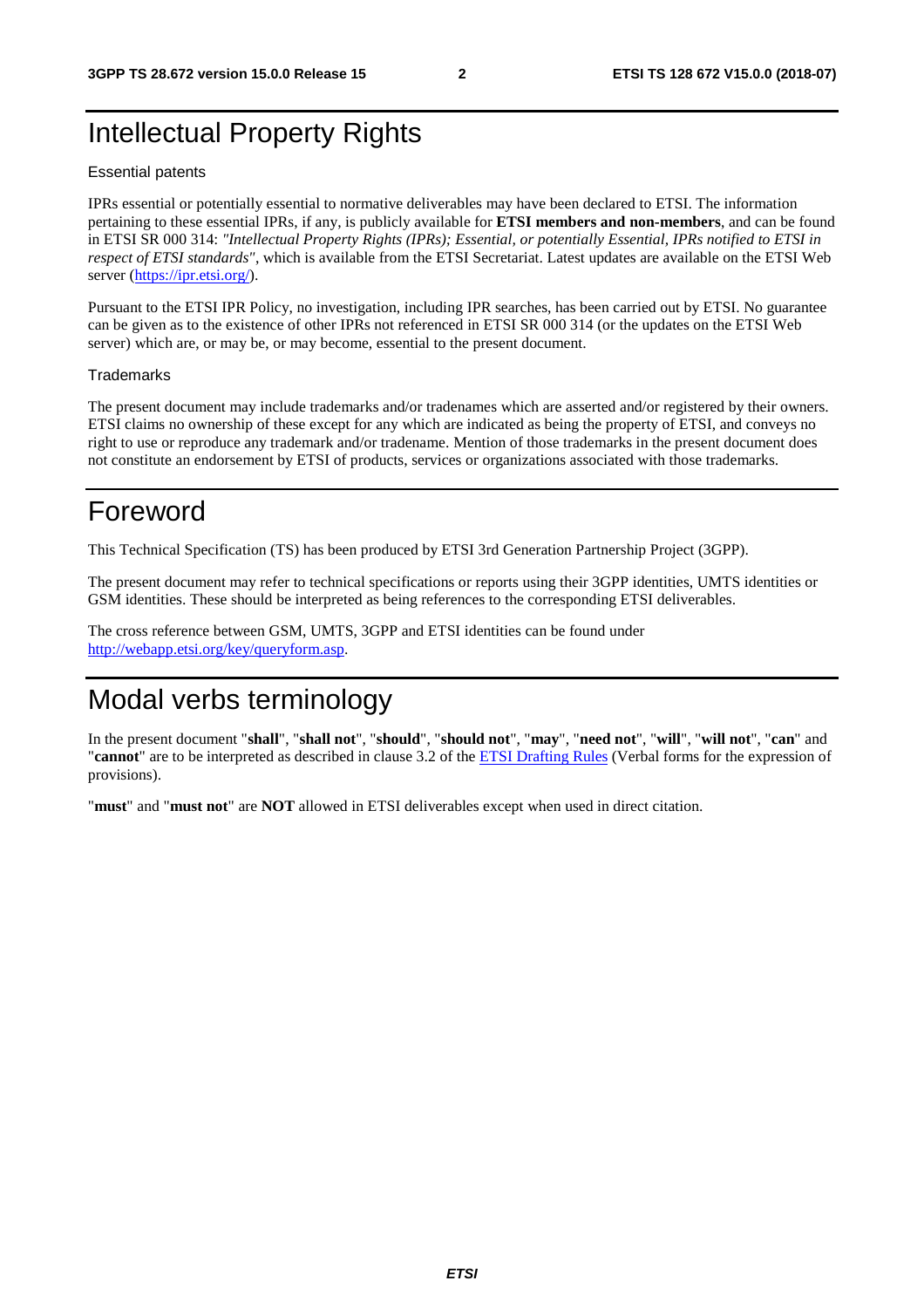$\mathbf{3}$ 

# Contents

| 1                  |                               |  |
|--------------------|-------------------------------|--|
| 2                  |                               |  |
| 3                  |                               |  |
| 3.1<br>3.2         |                               |  |
| 4                  |                               |  |
| 4.1                |                               |  |
| 4.2                |                               |  |
| 4.2.1              |                               |  |
| 4.2.2              |                               |  |
| 4.3                |                               |  |
| 4.3.1              |                               |  |
| 4.3.1.1            |                               |  |
| 4.3.1.2            |                               |  |
| 4.3.1.3            |                               |  |
| 4.3.2              |                               |  |
| 4.3.2.1            |                               |  |
| 4.3.2.2            |                               |  |
| 4.3.2.3            |                               |  |
| 4.3.3              |                               |  |
| 4.3.3.1            |                               |  |
| 4.3.3.2            |                               |  |
| 4.3.3.3            |                               |  |
| 4.3.3.4            |                               |  |
| 4.3.4              |                               |  |
| 4.3.4.1            |                               |  |
| 4.3.4.2            |                               |  |
| 4.3.4.3            |                               |  |
| 4.3.5              |                               |  |
| 4.3.5.1            |                               |  |
| 4.3.5.2            |                               |  |
| 4.3.5.3            |                               |  |
| 4.3.6              |                               |  |
| 4.3.6.1<br>4.3.6.2 |                               |  |
| 4.3.7              |                               |  |
| 4.3.7.1            |                               |  |
| 4.3.7.2            |                               |  |
| 4.3.7.3            |                               |  |
| 4.4                |                               |  |
| 4.4.1              |                               |  |
| 4.4.2              |                               |  |
| 4.5                |                               |  |
| 4.5.1              |                               |  |
| 4.5.2              |                               |  |
|                    | <b>Annex A (informative):</b> |  |
|                    |                               |  |
|                    |                               |  |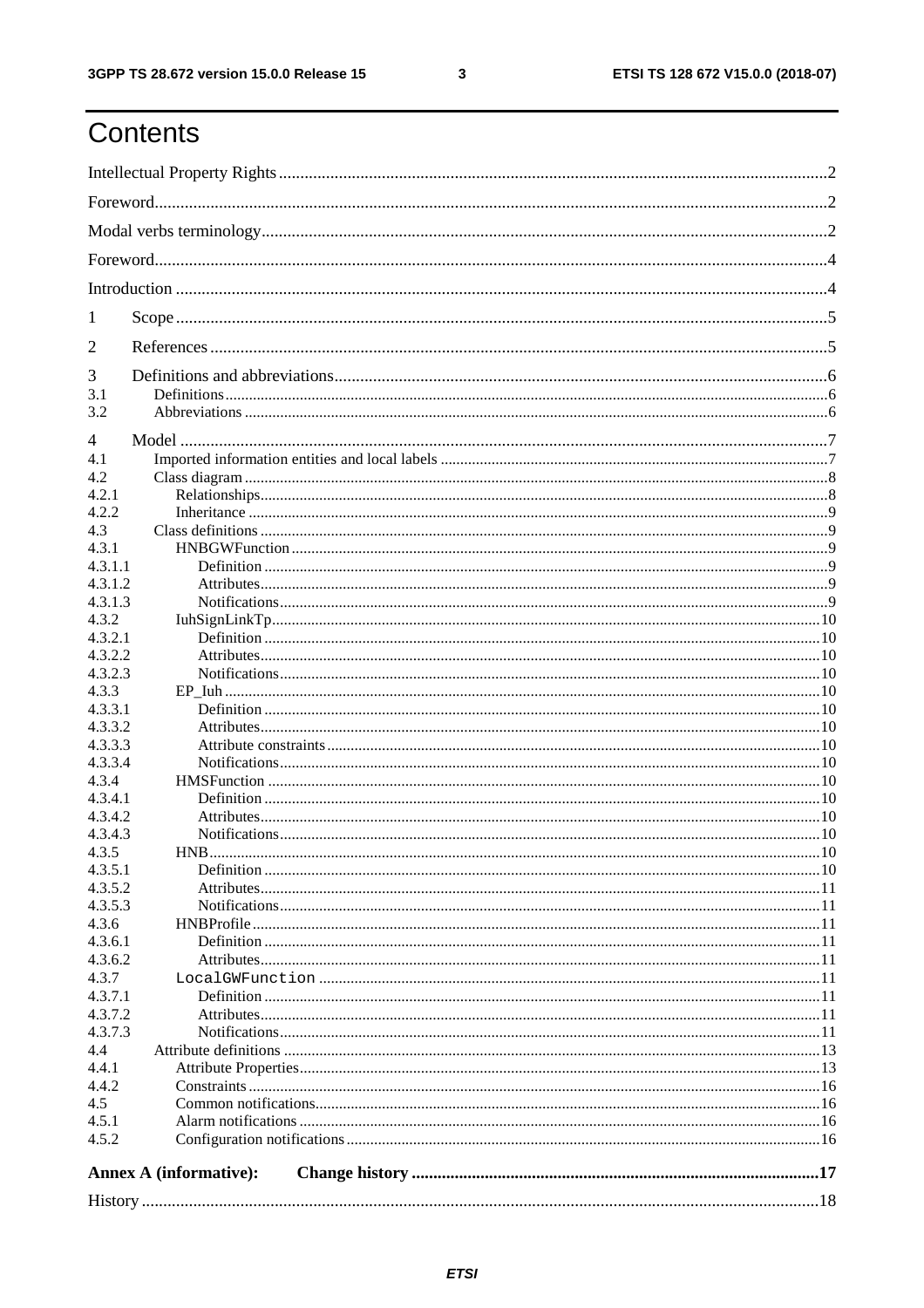# Foreword

This Technical Report has been produced by the 3rd Generation Partnership Project (3GPP).

The contents of the present document are subject to continuing work within the TSG and may change following formal TSG approval. Should the TSG modify the contents of the present document, it will be re-released by the TSG with an identifying change of release date and an increase in version number as follows:

Version x.y.z

where:

- x the first digit:
	- 1 presented to TSG for information;
	- 2 presented to TSG for approval;
	- 3 or greater indicates TSG approved document under change control.
- y the second digit is incremented for all changes of substance, i.e. technical enhancements, corrections, updates, etc.
- z the third digit is incremented when editorial only changes have been incorporated in the document.

# Introduction

The present document is part of a TS-family covering the 3rd Generation Partnership Project Technical Specification Group Services and System Aspects, Telecommunication Management; as identified below:

- 28.671: Telecommunication management; Home Node B Subsystem (HNS) Network Resource Model (NRM) Integration Reference Point (IRP): Requirements.
- **28.672: Telecommunication management; Home Node B Subsystem (HNS) Network Resource Model (NRM) Integration Reference Point (IRP): Information Service (IS).**
- 28.673: Telecommunication management; Home Node B (HNB) Subsystem (HNS) Network Resource Model (NRM) Integration Reference Point (IRP); Solution Set (SS) definitions.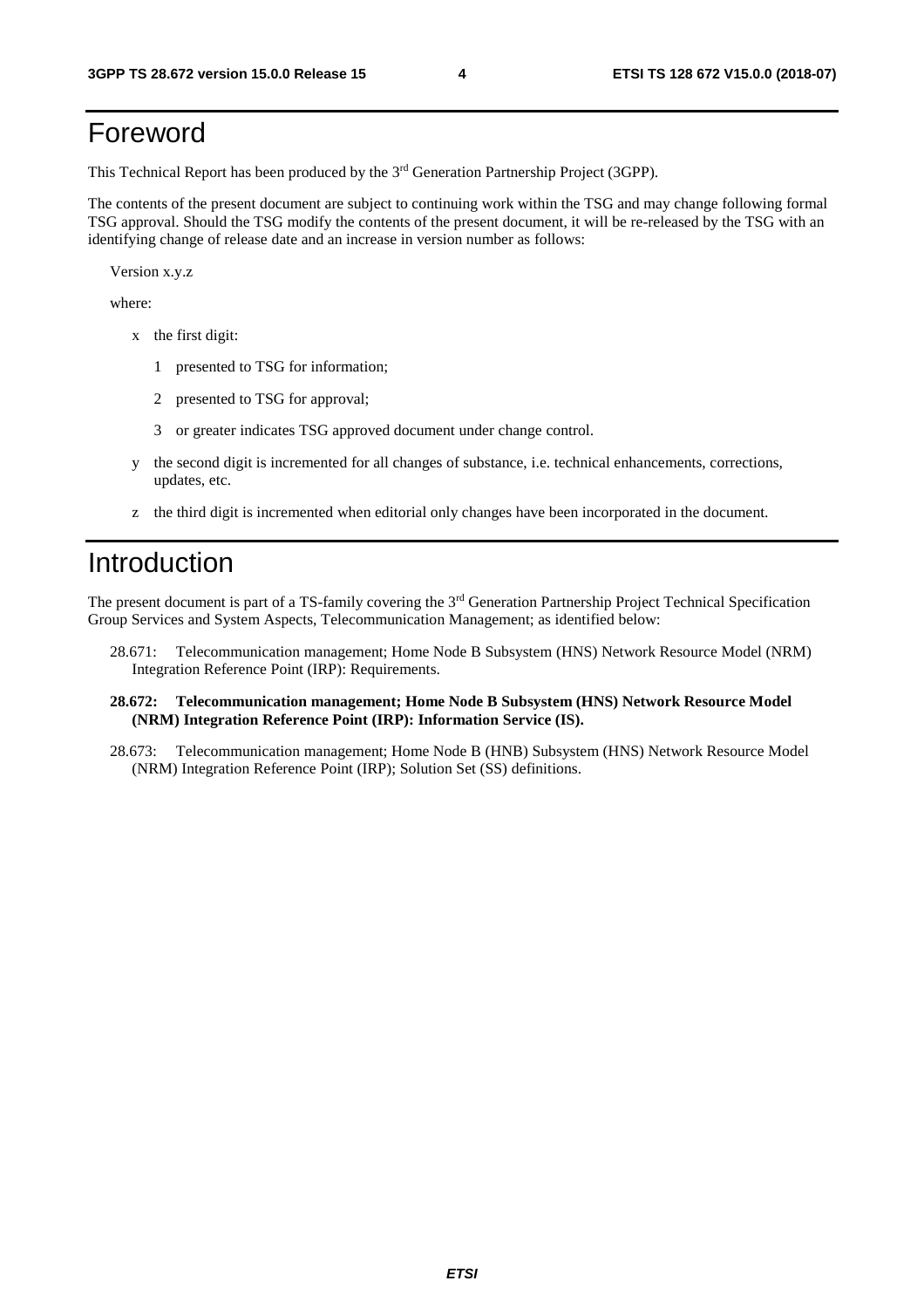# 1 Scope

The present document specifies the Home Node B Subsystem (HNS) Network Resource Model (NRM) IRP (that can be communicated between an IRPAgent and an IRPManager for telecommunication network management purposes, including management of converged networks.

This document specifies the semantics and behaviour of information object class attributes and relations visible across the reference point in a protocol and technology neutral way. It does not define their syntax and encoding.

In order to access the information defined by this NRM, an IRP IS is needed, such as the Basic CM IRP IS (3GPP TS 32.602 [7]) or the Bulk CM IRP IS (3GPP TS 32.612 [8]). However, which IS that is applicable is outside the scope of the present document.

# 2 References

The following documents contain provisions which, through reference in this text, constitute provisions of the present document.

- References are either specific (identified by date of publication, edition number, version number, etc.) or non-specific.
- For a specific reference, subsequent revisions do not apply.
- For a non-specific reference, the latest version applies. In the case of a reference to a 3GPP document (including a GSM document), a non-specific reference implicitly refers to the latest version of that document *in the same Release as the present document*.
- [1] 3GPP TR 21.905: "Vocabulary for 3GPP Specifications".
- [2] 3GPP TS 32.101: "Telecommunication management; Principles and high level requirements".
- [3] 3GPP TS 32.102: "Telecommunication management; Architecture".
- [4] 3GPP TS 25.467: " Technical Specification Group Radio Access Network (UTRAN); UTRAN Architecture for 3G HNB".
- [5] 3GPP TS 32.600: "Telecommunication management; Configuration Management (CM); Concept and high-level requirements".
- [6] 3GPP TS 28.622: "Telecommunication management; Generic Network Resource Model (NRMs) Integration Reference Point (IRP):Information Service (IS)".
- [7] 3GPP TS 32.602: "Telecommunication management; Configuration Management (CM); Basic Configuration Management Integration Reference Point (IRP): Information Service (IS)".
- [8] 3GPP TS 32.612: "Telecommunication management; Configuration Management (CM); Bulk CM Integration Reference Point (IRP): Information Service (IS)".
- [9] TR-196, "Femto Access Point Device Data Model", Broadband Forum, 2009, http://broadbandforum.org/technical/download/TR-196.pdf.
- [10] 3GPP TS 28.702: "Telecommunication management; Core Network Resource Model (NRM) Integration Reference Point (IRP); Information Service (IS)"
- [11] 3GPP TS 32.300: "Telecommunication management; Configuration Management (CM); Name convention for Managed Objects"
- [12] 3GPP TS 23.002: "Network Architecture".
- [13] 3GPP TS 25.413: "UTRAN Iu interface RANAP signalling".
- [14] IETF RFC 4293: "SNMPv2 Management Information Base for the Internet Protocol using SMIv2".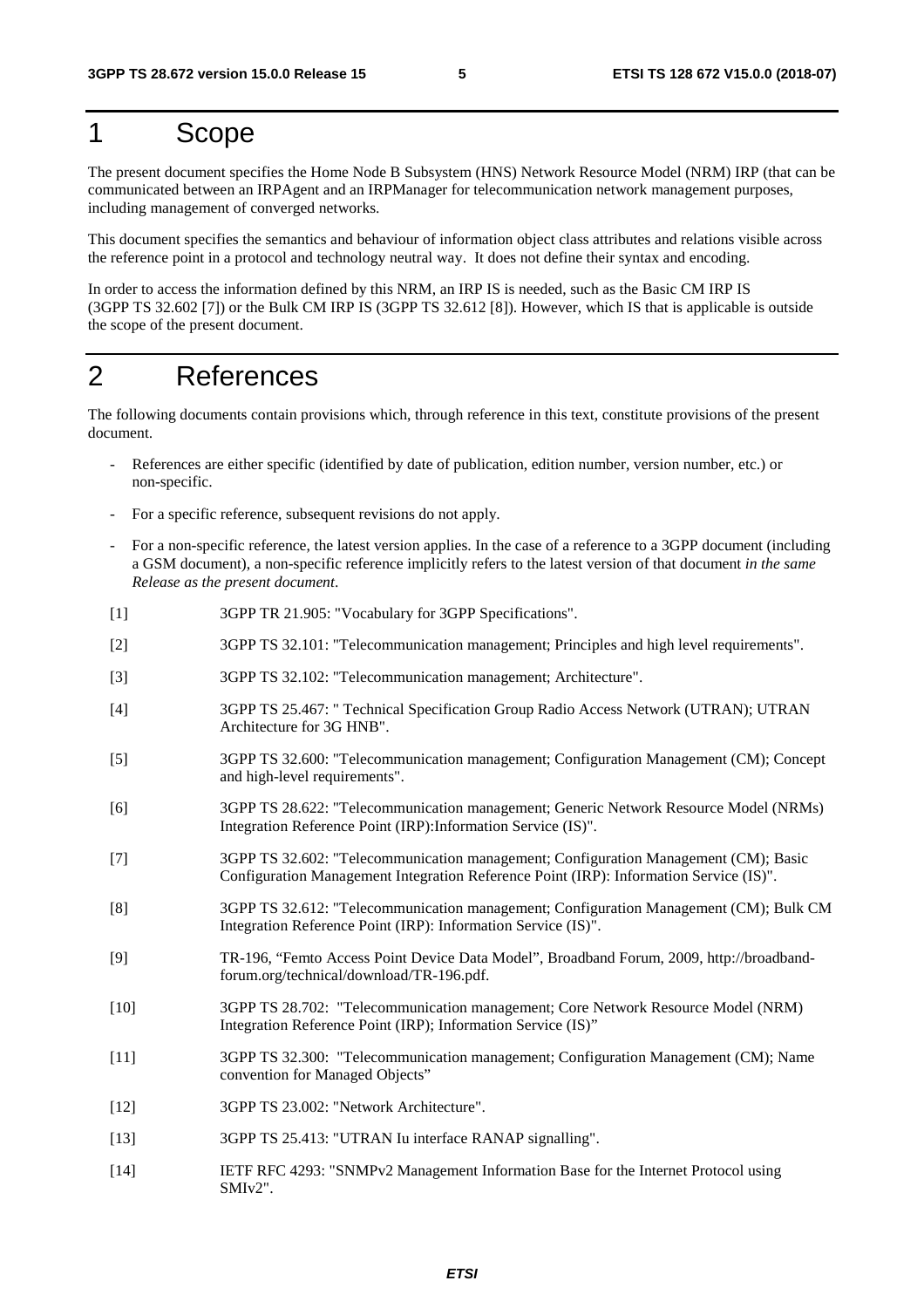- [15] IETF RFC3873: "Stream Control Transmission Protocol (SCTP) Management Information Base (MIB)".
- [16] 3GPP TS 32.583: "Home Node B (HNB) Operations, Administration, Maintenance and Provisioning (OAM&P); Procedure flows for Type 1 Interface HNB to HNB Management System (HMS)"
- [17] 3GPP TS 23.002: "Technical Specification Group Services and Systems Aspects; Network architecture"
- [18] 3GPP TS 22.220: "Service requirements for Home Node B (HNB) and Home eNode B (HeNB)"
- [19] 3GPP TS 32.111-2: "Telecommunication management; Fault Management; Part 2: Alarm Integration Reference Point (IRP): Information Service (IS)".
- [20] 3GPP TS 23.060: "General Packet Radio Service (GPRS); Service description;Stage 2".
- [21] 3GPP TS 23.401 "General Packet Radio Service (GPRS) enhancements for Evolved Universal Terrestrial Radio Access Network (E-UTRAN) access".

# 3 Definitions and abbreviations

### 3.1 Definitions

For the purposes of the present document, the following definitions and abbreviations apply. For definitions and abbreviations not found here, please refer to 3GPP TS 32.101 [2], 3GPP TS 32.102 [3] and 3GPP TS 32.600 [5].

**Association:** See definition in TS 28.622 [6].

**Network Resource Model (NRM):** See definition in TS 28.622 [6].

**Home Node B Management System (HMS):** See TS 32.583 [16].

**HNB GW:** See TS 25.467 [4].

**Home Node B Subsystem (HNS):** See TS 23.002 [17].

### 3.2 Abbreviations

For the purposes of the present document, the following abbreviations apply:

| DN           | Distinguished Name                         |
|--------------|--------------------------------------------|
| <b>GW</b>    | Gateway                                    |
| <b>HNB</b>   | Home Node B                                |
| <b>HNS</b>   | Home Node B Subsystem                      |
| <b>IOCs</b>  | <b>Information Object Classes</b>          |
| <b>IRP</b>   | Integration Reference Point                |
| <b>NRM</b>   | Network Resource Model                     |
| <b>UTRAN</b> | Universal Terrestrial Radio Access Network |

<sup>[22] 3</sup>GPP TS 32.302: "Telecommunication management; Configuration Management (CM); Notification Integration Reference Point (IRP): Information Service (IS)".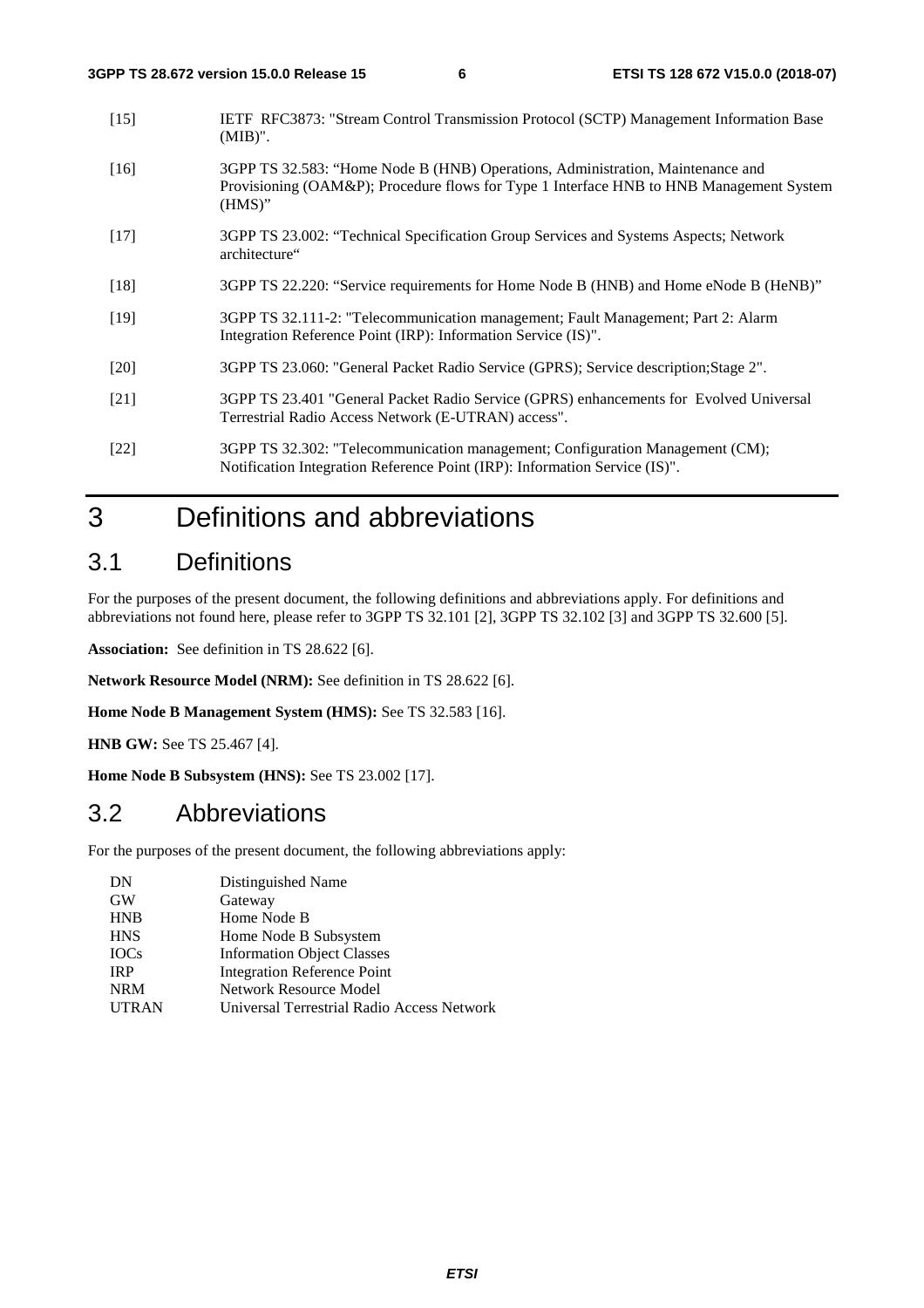# 4 Model

# 4.1 Imported information entities and local labels

| Label reference                          | <b>Local label</b> |
|------------------------------------------|--------------------|
| 3GPP TS 28.622 [6], IOC, ManagedElement  | ManagedElement     |
| 3GPP TS 28.622 [6], IOC, ManagedFunction | ManagedFunction    |
| 3GPP TS 28.622 [6], IOC, ManagementNode  | ManagementNode     |
| 3GPP TS 28.622 [6], IOC, Subnetwork      | Subnetwork         |
| 3GPP TS 28.622 [6], IOC, Top             | Top                |
| 3GPP TS 28.622 [6], IOC, VsDataContainer | VsDataContainer    |
| 3GPP TS 28.702 [10], IOC, IupsLink       | IupsLink           |
| 3GPP TS 28.702 [10], IOC, IucsLink       | IucsLink           |
| 3GPP TS 28.702 [10], IOC, IubcLink       | IubcLink           |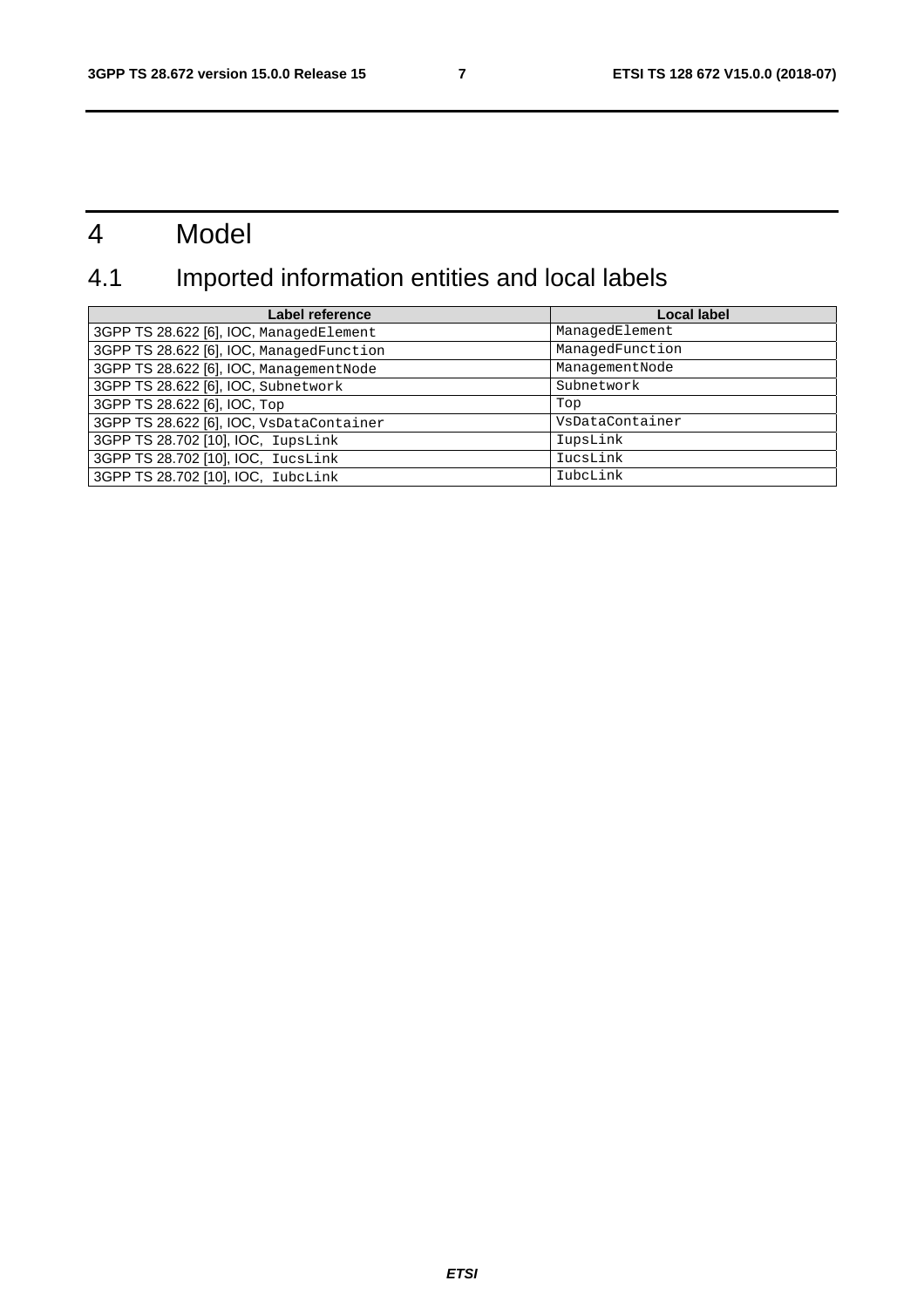# 4.2 Class diagram

### 4.2.1 Relationships

This clause depicts the set of classes (e.g. IOCs) that encapsulates the information relevant for this IRP. This clause provides an overview of the relationships between relevant classes in UML. Subsequent clauses provide more detailed specification of various aspects of these classes.



NOTE 1: The listed cardinality numbers, in particular the use of cardinality number zero, do not represent transient states. The transient state is considered an inherent property of all IOC instances and therefore there is no need to represent them by individual IOC cardinality numbers.





NOTE 1: The listed cardinality numbers, in particular the use of cardinality number zero, do not represent transient states. The transient state is considered an inherent property of all IOC instances and therefore there is no need to represent them by individual IOC cardinality numbers.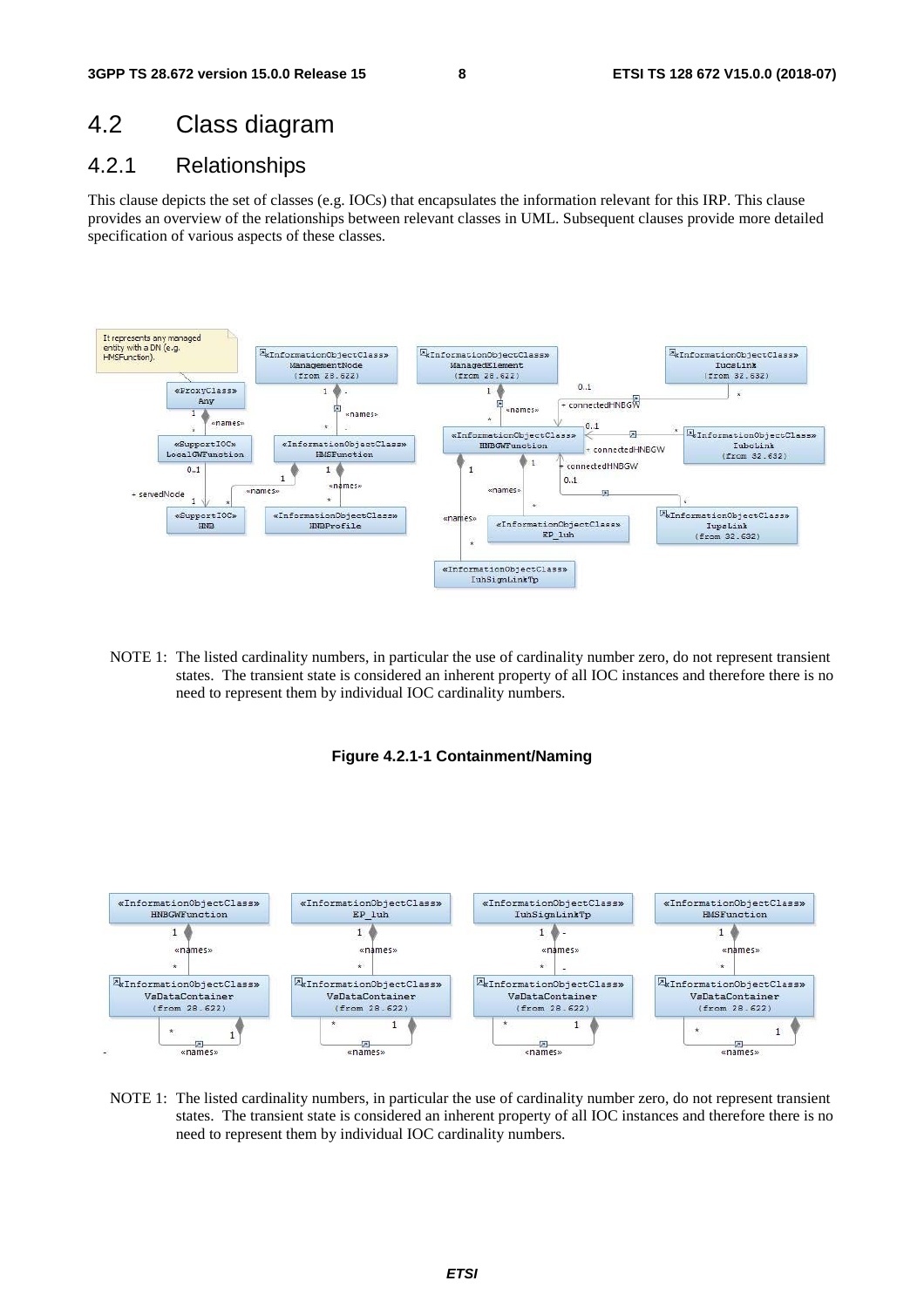NOTE 2: Each instance of the VsDataContainer shall only be contained under one IOC. The VsDataContainer can be contained under IOCs defined in other NRMs.

#### **Figure 4.2.1-2: VsDataContainer Containment/Naming**

The VsDataContainer is only used for the Bulk CM IRP.

Each IOC instance is identified with a Distinguished Name (DN) according to 3GPP TS 32.300 [11] that expresses its containment

### 4.2.2 Inheritance

This clause depicts the inheritance relationships that exist between classes.



**Figure 4.2.2-1 Inheritance Hierarchy** 

NOTE: IuhSignLinkTp is a special definition for the signalling of the EP-Iuh, and these two IOC inherit from EP-RP.

## 4.3 Class definitions

### 4.3.1 HNBGWFunction

#### 4.3.1.1 Definition

This IOC represents HNB GW functionality. For more information about the HNB GW, see 3GPP TS 25.467[4].

#### 4.3.1.2 Attributes

| Attribute name     | <b>Support</b><br><b>Qualifier</b> | <b>isReadable</b> | <b>isWritable</b> | islnvariant | isNotifyable |
|--------------------|------------------------------------|-------------------|-------------------|-------------|--------------|
| hnbGwId            | м                                  | м                 |                   |             | м            |
| iPConfigInfo       | м                                  | м                 |                   |             | М            |
| maxNbrHNBReqistere | м                                  | м                 |                   |             | м            |
|                    |                                    |                   |                   |             |              |
| maxPacketCapabilit | м                                  | M                 |                   |             | м            |
|                    |                                    |                   |                   |             |              |

#### 4.3.1.3 Notifications

The common notifications defined in clause 4.5 are valid for this class, without exceptions or additions.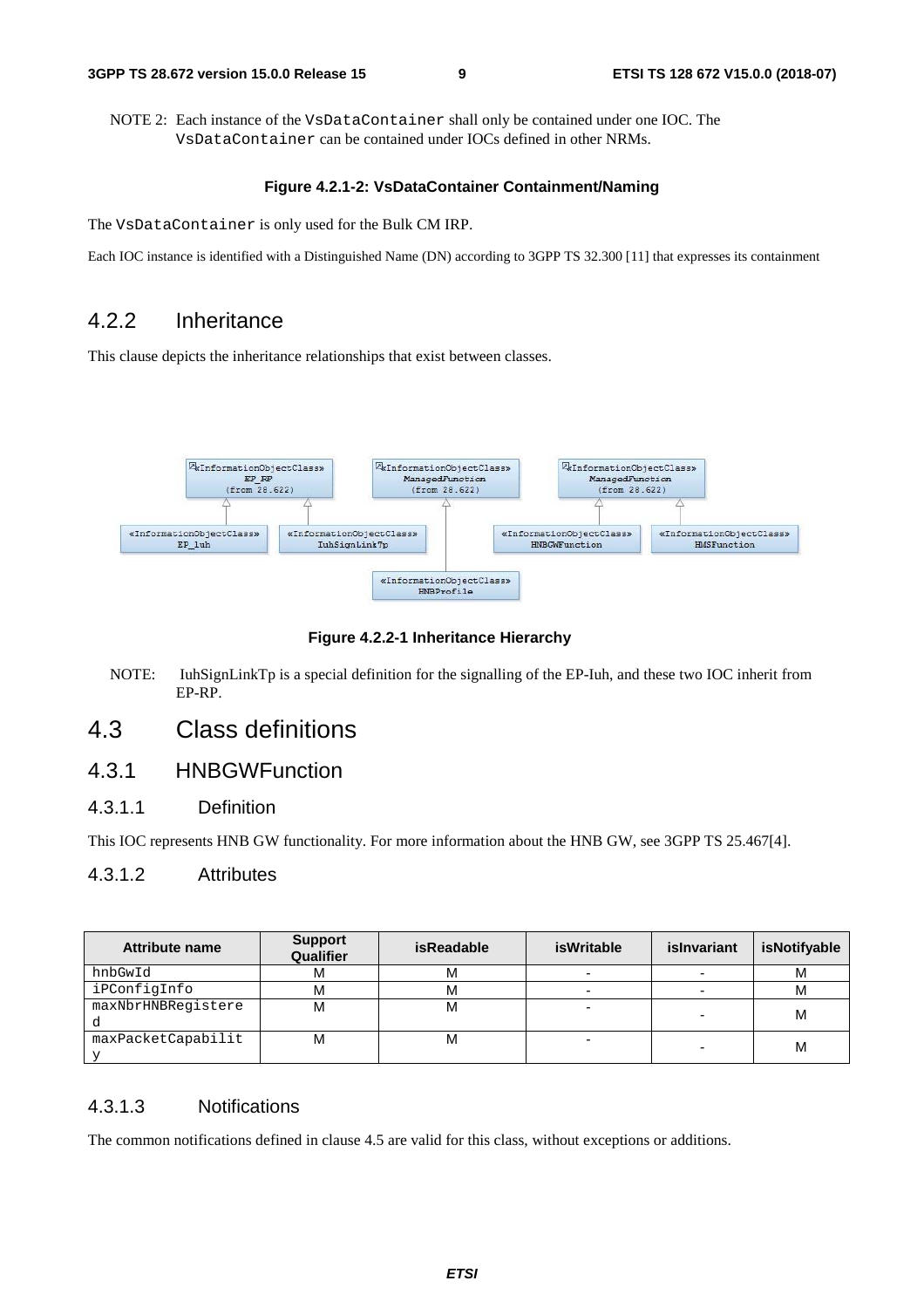### 4.3.2 IuhSignLinkTp

#### 4.3.2.1 Definition

This IOC represents a signaling link on the Iuh interface and inherits from EP-RP.

#### 4.3.2.2 Attributes

| Attribute name      | <b>Support</b><br>Qualifier | isReadable | is writable | islnvariant | isNotifvable |
|---------------------|-----------------------------|------------|-------------|-------------|--------------|
| sctpAssocLocalAddr  | M                           | M          |             |             | М            |
| sctpAssocRemoteAddr | м                           | M          |             |             | М            |

#### 4.3.2.3 Notifications

The common notifications defined in clause 4.5 are valid for this class, without exceptions or additions.

#### 4.3.3 EP\_Iuh

#### 4.3.3.1 Definition

This IOC represents an end point of the Iuh interface. It inherits from EP-RP. For more information Iu-h interface, see 3GPP TS 25.467[4].

#### 4.3.3.2 Attributes

| Attribute name | Support<br>Qualifier | isReadable | isWritable | islnvariant | isNotifvable |
|----------------|----------------------|------------|------------|-------------|--------------|
| farEndNEIPAddr |                      | м          | СM         |             | M            |

#### 4.3.3.3 Attribute constraints

| <b>Name</b>      | <b>Definition</b>                                                |
|------------------|------------------------------------------------------------------|
| Condition for    | The EP_Iuh object belongs to the different Domain Manager as the |
| farEndNEIPAddr's | NE pointed by the farEndNelpAddr attribute.                      |
| write qualifier  |                                                                  |

#### 4.3.3.4 Notifications

The common notifications defined in clause 4.5 are valid for this class, without exceptions or additions.

### 4.3.4 HMSFunction

#### 4.3.4.1 Definition

This IOC represents HMS functionality. For more information about HMS, see 3GPP TS 32.583 [16].

#### 4.3.4.2 Attributes

None.

#### 4.3.4.3 Notifications

There are no Notifications defined.

#### 4.3.5 HNB

#### 4.3.5.1 Definition

This class represents HNB functionality. For more information about the HNB, see 3GPP TS 25.467 [4]. For definition of HNB, see 3GPP TS 22.220 [18].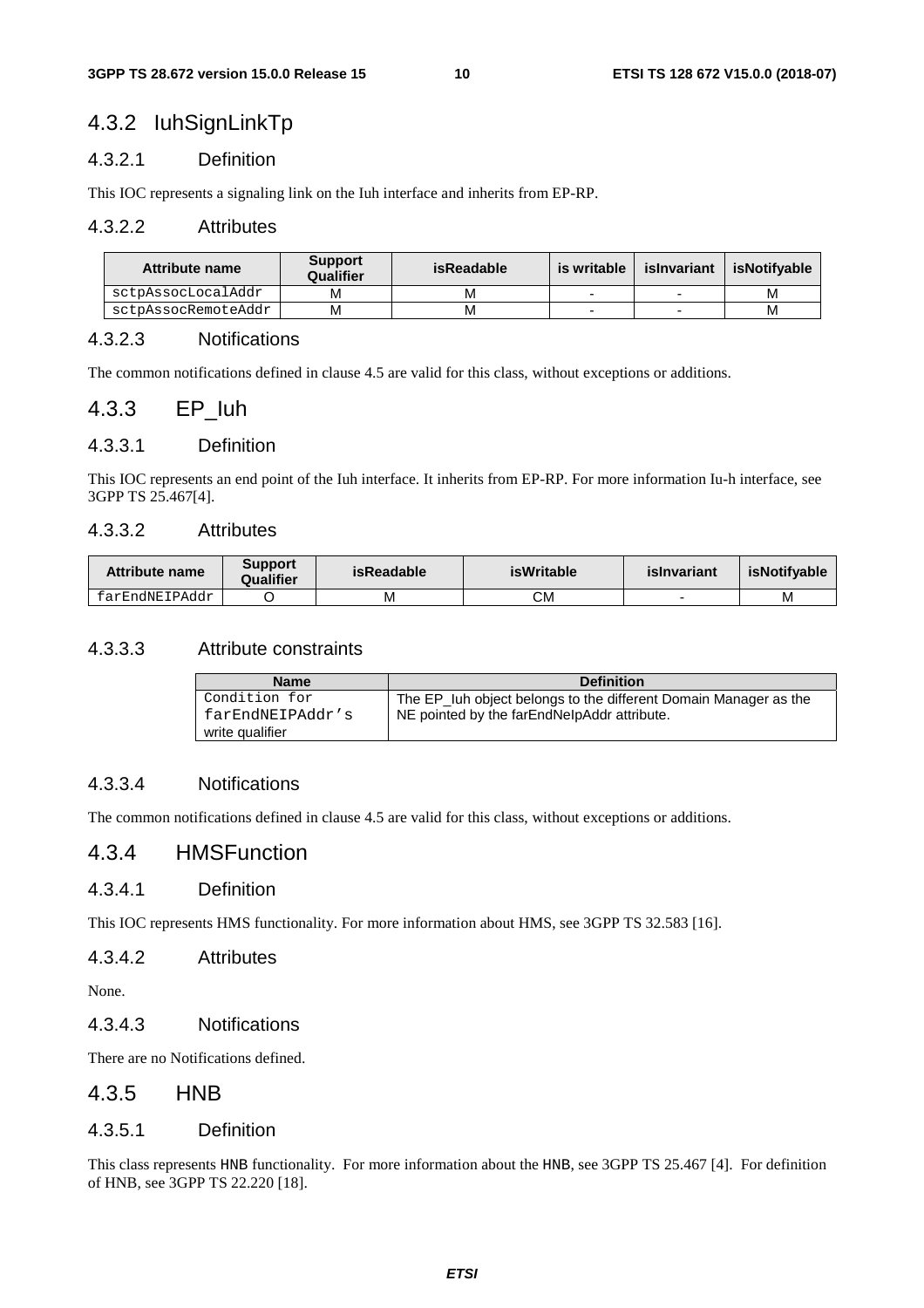The Home NodeB, represented by the <<SupportIOC>> HNB, has registered itself with one node represented by HMSFunction.

#### 4.3.5.2 Attributes

| Attribute name   Support Qualifier   isReadable   isWritable   isInvariant   isNotifyable |     |  |  |
|-------------------------------------------------------------------------------------------|-----|--|--|
| M                                                                                         | $-$ |  |  |

#### 4.3.5.3 Notifications

The common notifications defined in clause 4.5 are not valid for this class. The set of notifications defined in the following table is valid.

| <b>Name</b>           | Qualifier                             | <b>Notes</b> |
|-----------------------|---------------------------------------|--------------|
| notifyAckStateChanged | See Alarm IRP (3GPP TS 32.111-2 [19]) |              |
| notifyChangedAlarm    | See Alarm IRP (3GPP TS 32.111-2 [19]) |              |
| notifyClearedAlarm    | See Alarm IRP (3GPP TS 32.111-2 [19]) |              |
| notifyNewAlarm        | See Alarm IRP (3GPP TS 32.111-2 [19]) |              |

### 4.3.6 HNBProfile

#### 4.3.6.1 Definition

The HNBProfile is a representation of information that a) identifies a specific set of HNB devices and b) the related configuration parameters (and their values) that are required to be configured in those identified HNB devices during HNB registration procedure.

It contains userLabel, an attribute inherited from ManagedFunction. This is a user friendly label assigned by operator. Examples can be "VIP configuration", "Gold Tier configuration", "device vendor XYZ software version 3.4", "camel", etc

#### 4.3.6.2 Attributes

| Attribute name | <b>Support</b><br>Qualifier | isReadable | isWritable | islnvariant | isNotifvable |
|----------------|-----------------------------|------------|------------|-------------|--------------|
| configuration  | м                           | M          |            |             | м            |
| criterion      |                             | м          |            |             | M            |

### 4.3.7 LocalGWFunction

#### 4.3.7.1 Definition

This class represents local Gateway functionality. For more information about the local gateway, see 3GPP TS 23.060 [20] and 3GPP TS 23.401[21].

The Local Gateway, represented by the <<SupportIOC>> LocalGWFunction, has registered itself with one node represented by HMSFunction.

#### 4.3.7.2 Attributes

| <b>Attribute name</b> | <b>Support Qualifier</b> | isReadable | isWritable   islnvariant | isNotifvable |
|-----------------------|--------------------------|------------|--------------------------|--------------|
| iPAddr                |                          |            |                          |              |
| collocationFlag       |                          |            |                          |              |
| servedNode            |                          |            |                          |              |

#### 4.3.7.3 Notifications

The common notifications defined in clause 4.5 are not valid for this class. The set of notifications defined in the following table is valid.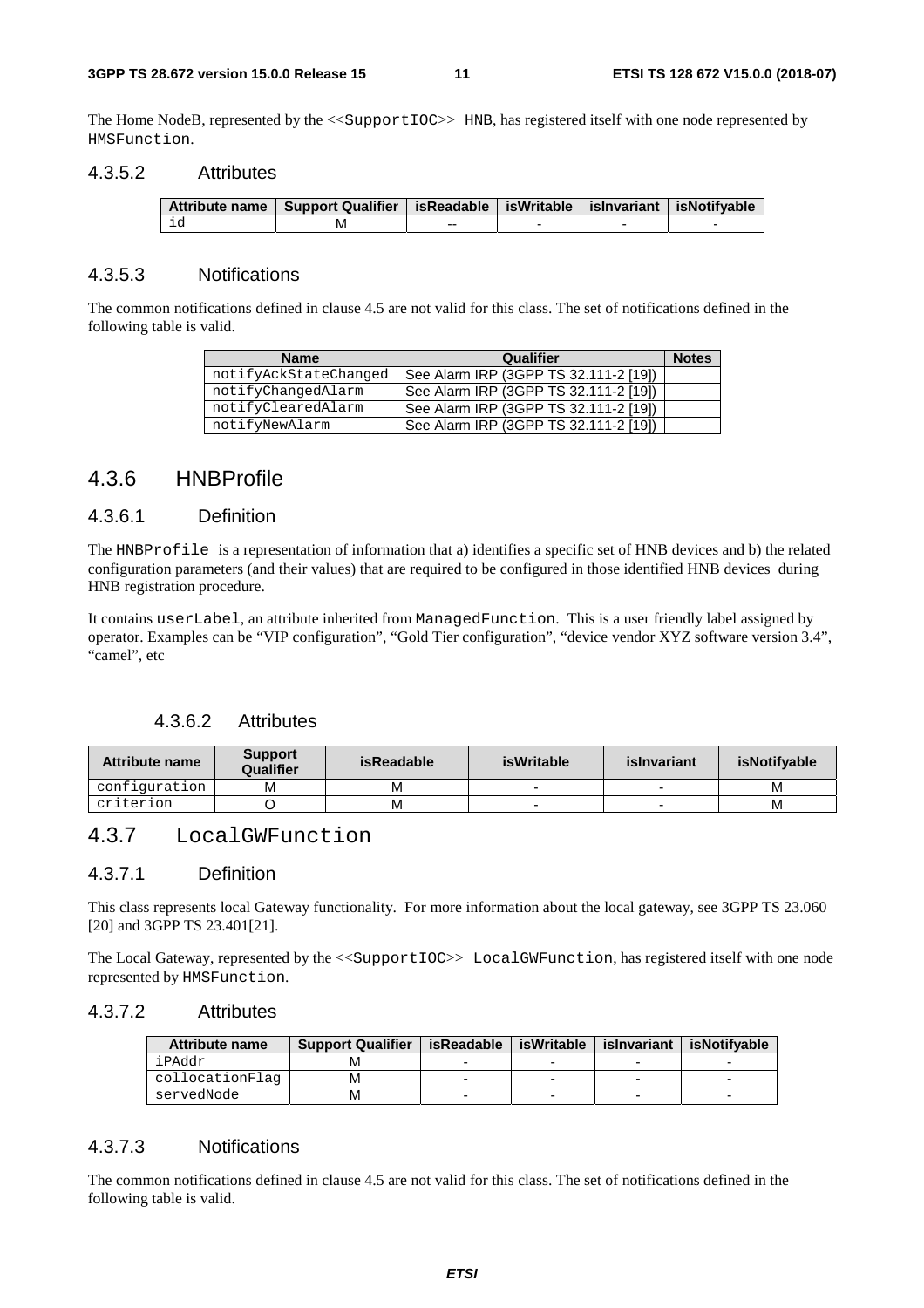| <b>Name</b>           | Qualifier                             | <b>Notes</b> |
|-----------------------|---------------------------------------|--------------|
| notifyAckStateChanged | See Alarm IRP (3GPP TS 32.111-2 [19]) |              |
| notifyChangedAlarm    | See Alarm IRP (3GPP TS 32.111-2 [19]) |              |
| notifyClearedAlarm    | See Alarm IRP (3GPP TS 32.111-2 [19]) |              |
| notifyNewAlarm        | See Alarm IRP (3GPP TS 32.111-2 [19]) |              |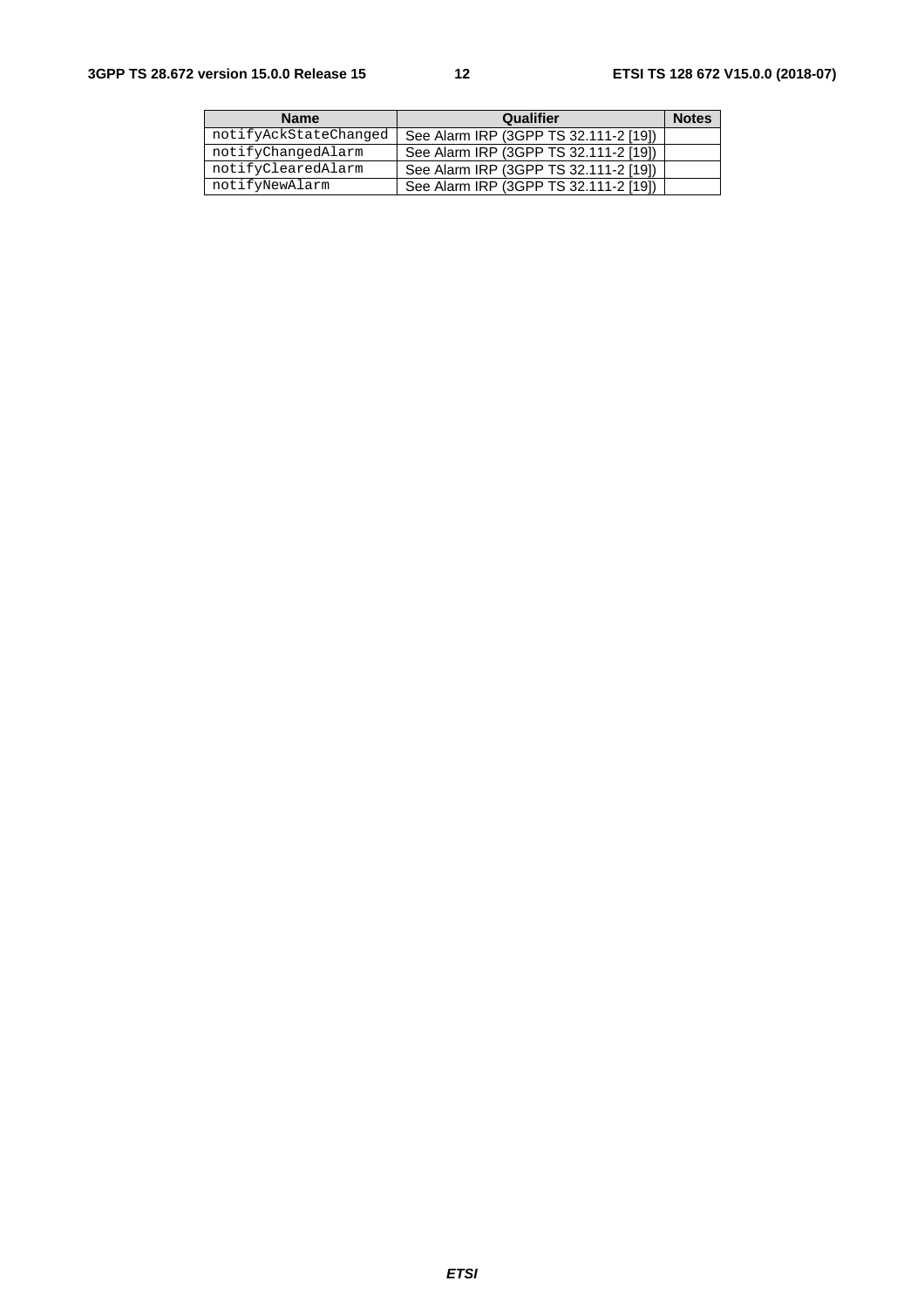# 4.4 Attribute definitions

# 4.4.1 Attribute Properties

The following table defines the attributes that are present in several Information Object Classes (IOCs) of the present document.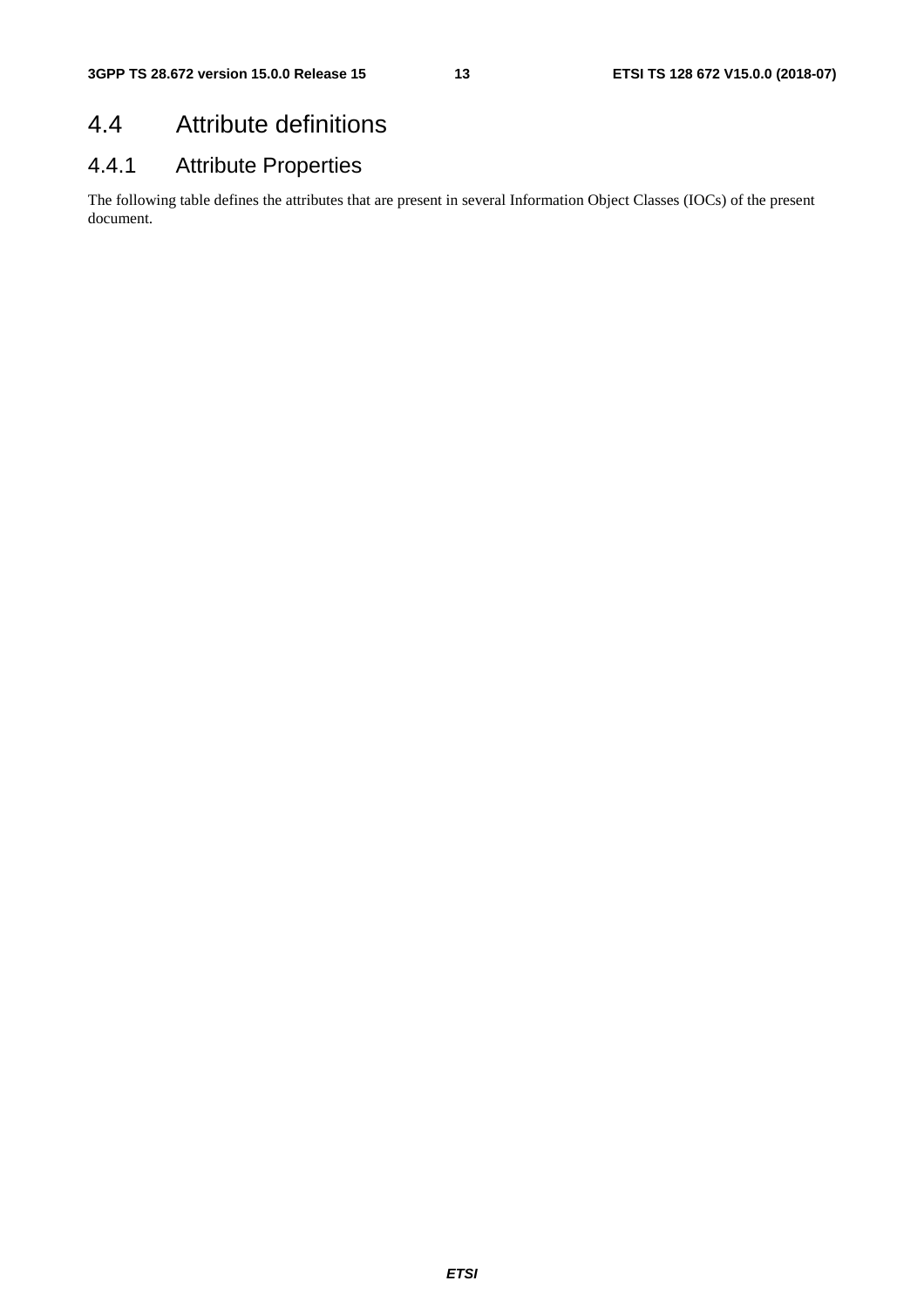| <b>Attribute Name</b> | <b>Documentation and Allowed Values</b>                                                                                                                                                                                                                                                                   | <b>Properties</b>                                                                                                                   |
|-----------------------|-----------------------------------------------------------------------------------------------------------------------------------------------------------------------------------------------------------------------------------------------------------------------------------------------------------|-------------------------------------------------------------------------------------------------------------------------------------|
| id                    | An attribute whose 'name+value' can be used<br>as an RDN when naming an instance of the<br>IOC.<br>This RDN uniquely identifies the object<br>instance within the scope of its containing<br>(parent) object instance.<br>allowed Values: format of allowed values to be<br>conformant with TS 32.300[11] | type: String<br>multiplicity: 1<br>isOrdered: False<br>isUnique: True<br>defaultValue: None<br>isNullable: False                    |
| hnbGwId               | Unique HNB GW ID. Ref. 3GPP TS 25.467 [4]<br>specifies that HNB GW acts as a RNC to the<br>existing core network using existing lu<br>interface.<br>See "RNC-ID" in Ref. 3GPP TS 23.002 [12] and<br>3GPP TS 25.413 [13]<br>allowedValues: see [9]                                                         | type: see [9]<br>multiplicity: see [9]<br>isOrdered: see [9]<br>isUnique: see [9]<br>defaultValue: see [9]<br>isNullable: see [9]   |
| iPConfigInfo          | The IP address, subnetwork mask, default<br>gateway for HNB GW (Ref. IETF RFC 4293<br>$[14]$ ).<br>allowedValues: see [9]                                                                                                                                                                                 | type: see [9]<br>multiplicity: see [9]<br>isOrdered: see [9]<br>isUnique: see [9]<br>defaultValue: see [9]<br>isNullable: see [9]   |
| maxNbrHNBRegistered   | Maximum number of registered HNB means<br>maximum number of HNB allowed to be<br>registered.<br>allowedValues: see [9]                                                                                                                                                                                    | type: $see [9]$<br>multiplicity: see [9]<br>isOrdered: see [9]<br>isUnique: see [9]<br>defaultValue: see [9]<br>isNullable: see [9] |
| maxPacketCapability   | The HNB GW's ability of forwarding packets,<br>such as maximum number of forwarded<br>packets per second.<br>allowedValues: see [9]                                                                                                                                                                       | type: $see [9]$<br>multiplicity: see [9]<br>isOrdered: see [9]<br>isUnique: see [9]<br>defaultValue: see [9]<br>isNullable: see [9] |
| sCTPAssocLocalAddr    | The local port and IP address of SCTP<br>association (See RFC3873 [15]).<br>allowedValues: see [9]                                                                                                                                                                                                        | type: see [9]<br>multiplicity: see [9]<br>isOrdered: see [9]<br>isUnique: see [9]<br>defaultValue: see [9]<br>isNullable: see [9]   |
| sCTPAssocRemoteAddr   | The remote port and IP address of SCTP<br>association (See RFC3873 [15]).<br>allowedValues: see [9]                                                                                                                                                                                                       | type: $see [9]$<br>multiplicity: see [9]<br>isOrdered: see [9]<br>isUnique: see [9]<br>defaultValue: see [9]<br>isNullable: see [9] |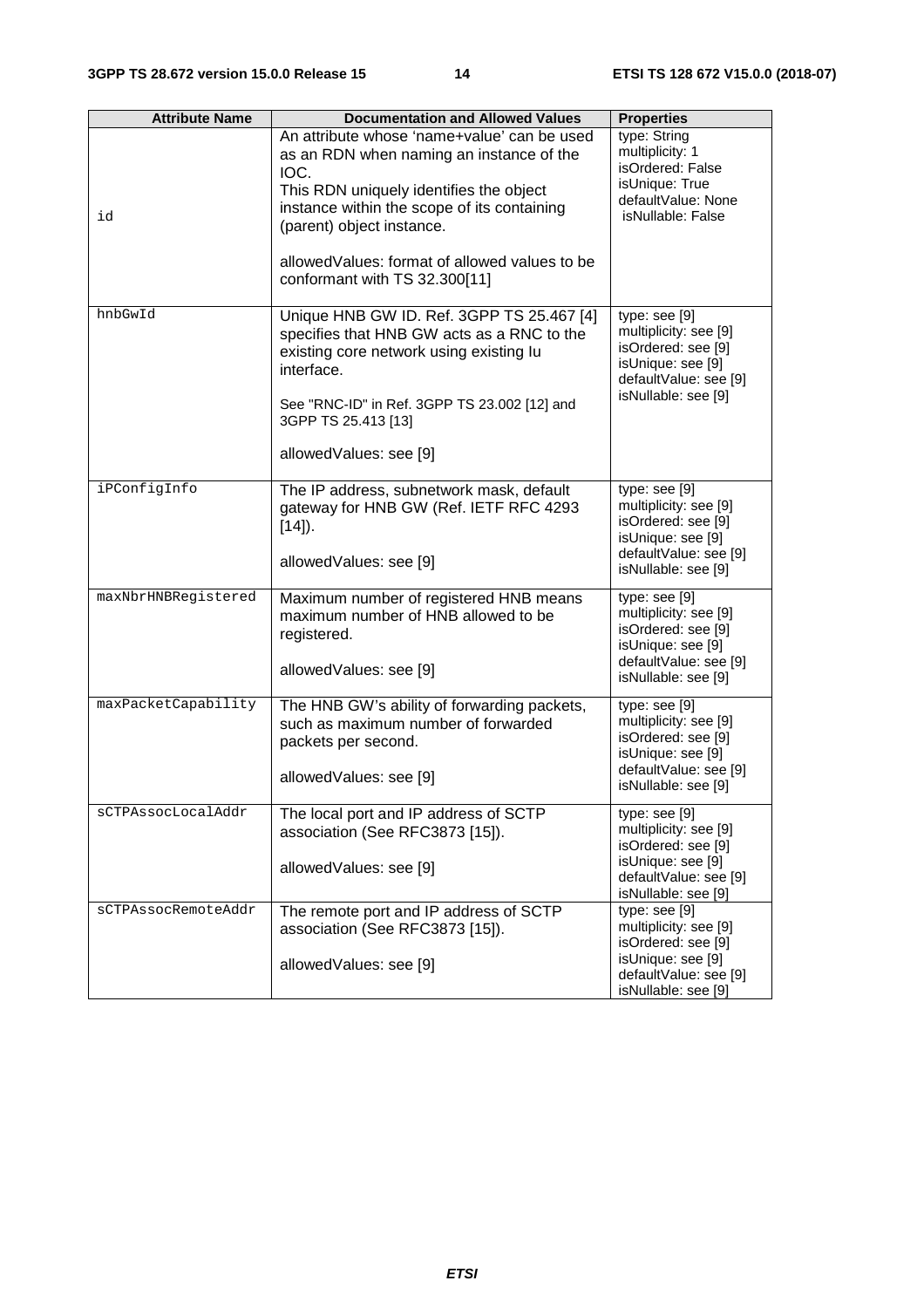| farEndEntity   | The value of this attribute shall be the<br>Distinguished Name of the far end network<br>entity to which the reference point is related.<br>As an example, with EP_Iucs, if the instance<br>of EP_Iucs is contained by one<br>RncFunction instance, the farEndEntity<br>is the Distinguished Name of the<br>MscServerFunction instance to which this<br>lucs reference point is related.<br>allowedValues: see [9]                                                                                                                                                                                                                                                                                                                                                                                                           | type: see [9]<br>multiplicity: see [9]<br>isOrdered: see [9]<br>isUnique: see [9]<br>defaultValue: see [9]<br>isNullable: see [9]   |
|----------------|------------------------------------------------------------------------------------------------------------------------------------------------------------------------------------------------------------------------------------------------------------------------------------------------------------------------------------------------------------------------------------------------------------------------------------------------------------------------------------------------------------------------------------------------------------------------------------------------------------------------------------------------------------------------------------------------------------------------------------------------------------------------------------------------------------------------------|-------------------------------------------------------------------------------------------------------------------------------------|
| farEndNeIpAddr | The IP address(s) of the far end network entity<br>to which the reference point is related. This is<br>an IPv4 or an IPv6 address.<br>allowedValues: see [9]                                                                                                                                                                                                                                                                                                                                                                                                                                                                                                                                                                                                                                                                 | type: $see [9]$<br>multiplicity: see [9]<br>isOrdered: see [9]<br>isUnique: see [9]<br>defaultValue: see [9]<br>isNullable: see [9] |
| configuration  | It is a location of a data set. The data set is a set of<br>HNB attributes (with values) needed to be loaded<br>into the HNB.<br>The data set does not contain all configuration data<br>needed for a device to operate. Some configuration<br>parameters are autonomously and dynamically<br>calculated by the serving HMS.<br>allowedValues: see [9]                                                                                                                                                                                                                                                                                                                                                                                                                                                                       | type: see [9]<br>multiplicity: see [9]<br>isOrdered: see [9]<br>isUnique: see [9]<br>defaultValue: see [9]<br>isNullable: see [9]   |
| criterion      | It is a criterion that determines if a HNB should or<br>should not be loaded with a particular<br>configuration.<br>The syntax and semantics of criterion is<br>vendor-specific.<br>Example 1:<br>The syntax and semantics can be "If the HNB<br>ID range is between ABC and DEF then<br>APPLY the related configuration".<br>Example 2:<br>The syntax is a list of strings where each string<br>is an "attribute $==$ value" pair. An attribute<br>represents a TR-196 parameter. Its value is the<br>corresponding attribute value.<br>The semantics is "if all pairs found in<br>criterion are also found in the home<br>devices, then the determination is positive in<br>that the home device should be loaded with<br>information of the data set identified by<br>configuration; else not".<br>allowedValues: see [9] | type: see [9]<br>multiplicity: see [9]<br>isOrdered: see [9]<br>isUnique: see [9]<br>defaultValue: see [9]<br>isNullable: see [9]   |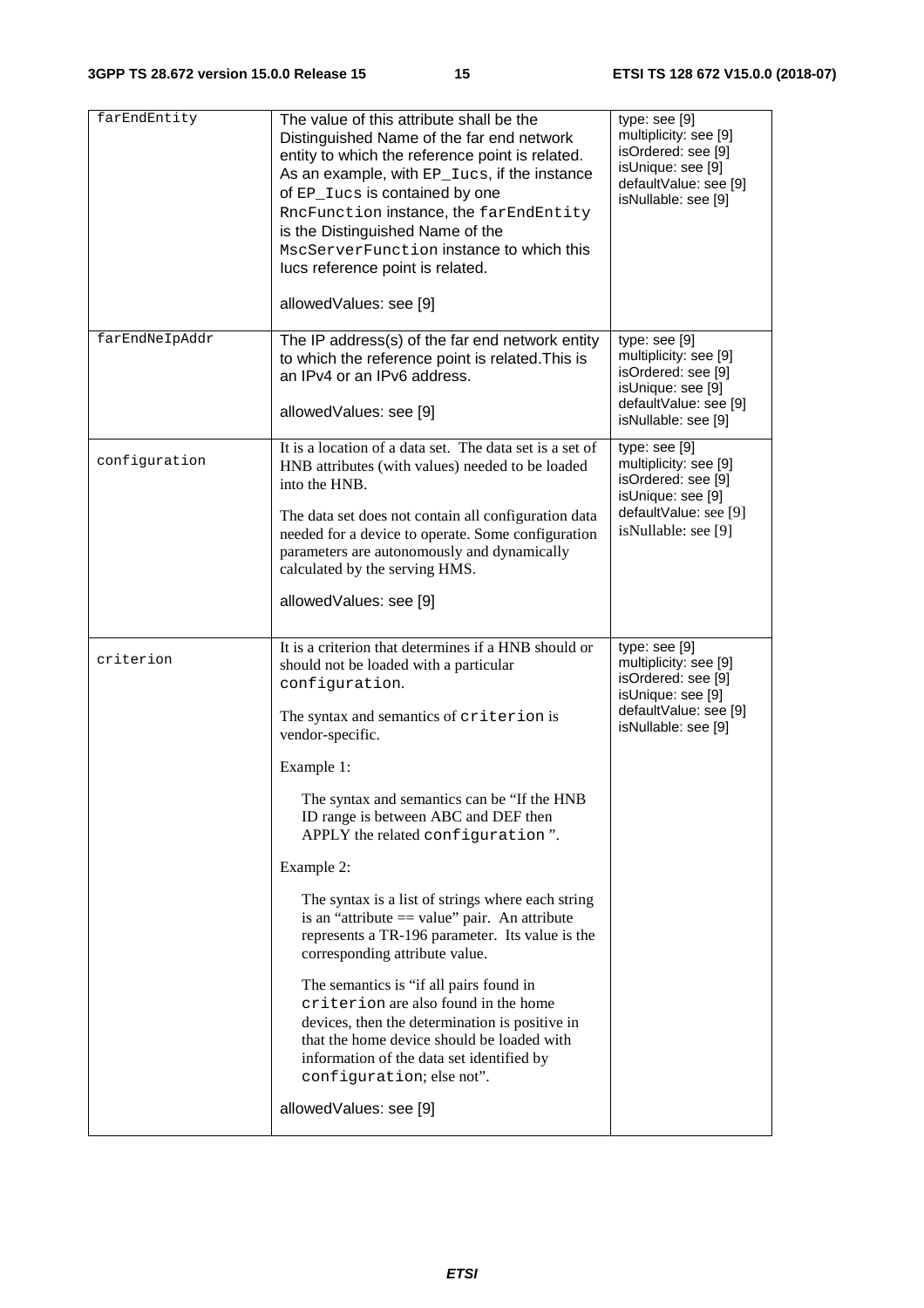| iPAddr          | The IP address(s) assigned for the Local Gateway.<br>allowedValues: see [9]                                                                                                                          | type: $see [9]$<br>multiplicity: see [9]<br>isOrdered: see [9]<br>isUnique: see [9]<br>defaultValue: see [9]<br>isNullable: see [9] |
|-----------------|------------------------------------------------------------------------------------------------------------------------------------------------------------------------------------------------------|-------------------------------------------------------------------------------------------------------------------------------------|
| collocationFlaq | This attribute indicates whether the local gateway<br>is collocated with the HNB or HeNB that it serves<br>(see ServedNode relation in 6.2.1 UML class<br>diagram) or not.<br>allowedValues: see [9] | type: see [9]<br>multiplicity: see [9]<br>isOrdered: see [9]<br>isUnique: see [9]<br>defaultValue: see [9]<br>isNullable: see [9]   |
| servedNode      | This attribute contains the DN of a HNB or HeNB<br>that is being served (see ServedNode relation in<br>6.2.1 UML class diagram).<br>allowedValues: see [9]                                           | type: $see [9]$<br>multiplicity: see [9]<br>isOrdered: see [9]<br>isUnique: see [9]<br>defaultValue: see [9]<br>isNullable: see [9] |

### 4.4.2 Constraints

None.

### 4.5 Common notifications

### 4.5.1 Alarm notifications

This subclause presents a list of notifications, defined in [19], that IRPManager can receive. The notification header attribute objectClass/objectInstance, defined in [22], would capture the DN of an instance of an IOC defined in this IRP specification.

| <b>Name</b>                | <b>Qualifier</b>                      | <b>Notes</b> |
|----------------------------|---------------------------------------|--------------|
| notifyAckStateChanged      | See Alarm IRP (3GPP TS 32.111-2 [19]) |              |
| notifyAttributeValueChange |                                       |              |
| notifyChangedAlarm         | See Alarm IRP (3GPP TS 32.111-2 [19]) |              |
| notifyClearedAlarm         | See Alarm IRP (3GPP TS 32.111-2 [19]) |              |
| notifyNewAlarm             | See Alarm IRP (3GPP TS 32.111-2 [19]) |              |
| notifyObjectCreation       |                                       |              |
| notifyObjectDeletion       |                                       |              |
| notifyComments             | See Alarm IRP (3GPP TS 32.111-2 [19]) |              |

# 4.5.2 Configuration notifications

None.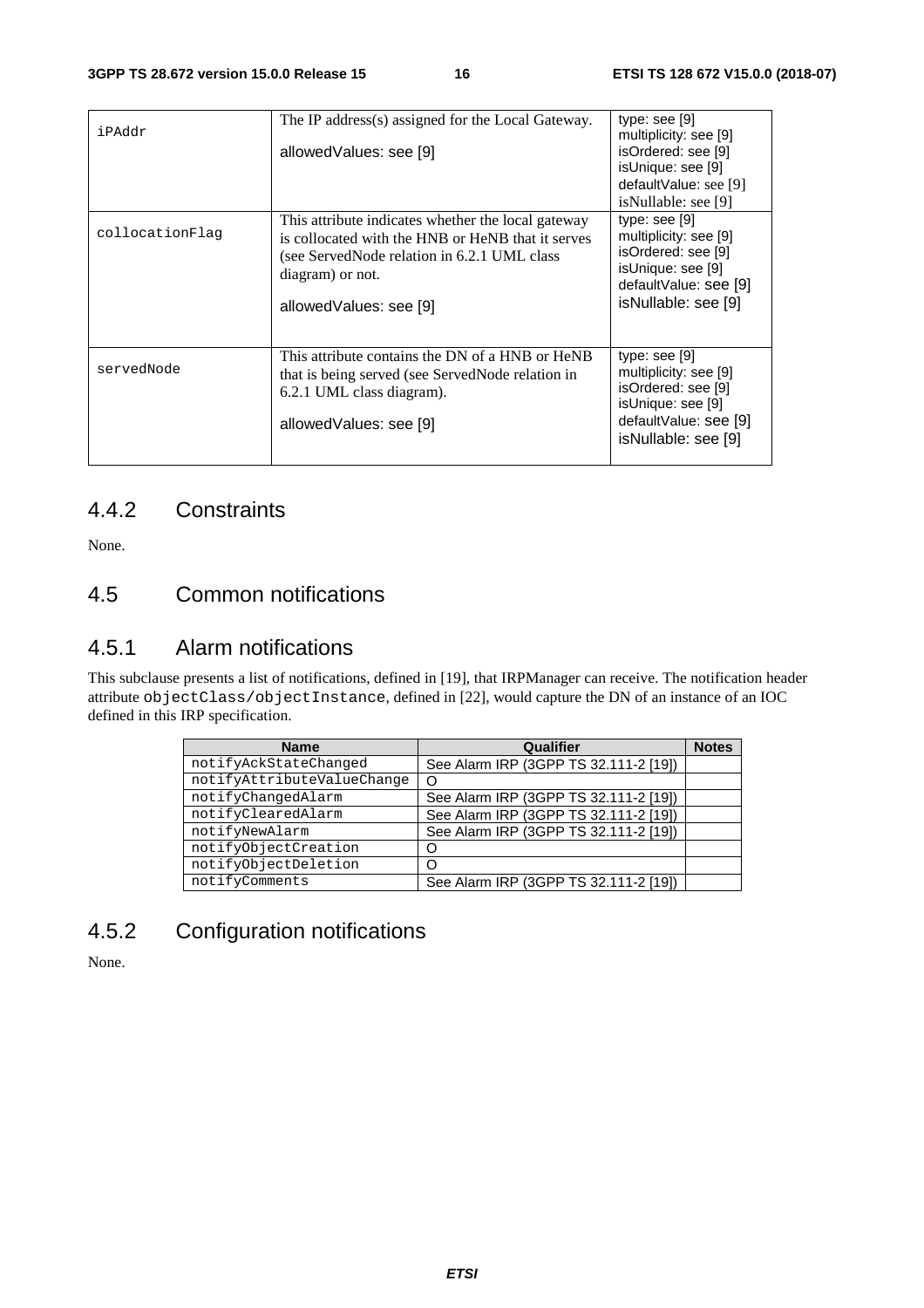# Annex A (informative): Change history

| <b>Change history</b> |             |                    |           |  |                                                                   |   |                 |               |
|-----------------------|-------------|--------------------|-----------|--|-------------------------------------------------------------------|---|-----------------|---------------|
| <b>Date</b>           | <b>TSG#</b> | <b>TSG</b><br>Doc. | <b>CR</b> |  | <b>Rev Subject/Comment</b><br>Cat Old                             |   |                 | <b>New</b>    |
| 2014-06               | SA#64       | SP-<br>140360      | 001       |  | remove the feature support statements                             | F |                 | 11.0.0 11.1.0 |
| 2014-10               |             |                    |           |  | Update to Rel-12 version (MCC)                                    |   |                 | 11.1.0 12.0.0 |
| 2014-12               | SA#66       | SP-<br>140797      | 003       |  | Remove Editor's note                                              | A | $12.0.0$ 12.1.0 |               |
| 2016-01               |             |                    |           |  | Update to Rel-13 version (MCC)                                    |   |                 | 12.1.0 13.0.0 |
| 2017-03               | SA#75       |                    |           |  | 13.0.0 14.0.0<br>Promotion to Release 14 without technical change |   |                 |               |

| <b>Change history</b> |                |       |            |  |  |                                |                       |
|-----------------------|----------------|-------|------------|--|--|--------------------------------|-----------------------|
| <b>Date</b>           | <b>Meeting</b> | 'TDoc | <b>ICR</b> |  |  | <b>Rev Cat Subject/Comment</b> | <b>New</b><br>version |
| 2018-06               |                |       |            |  |  | Update to Rel-15 version (MCC) | 15.0.0                |